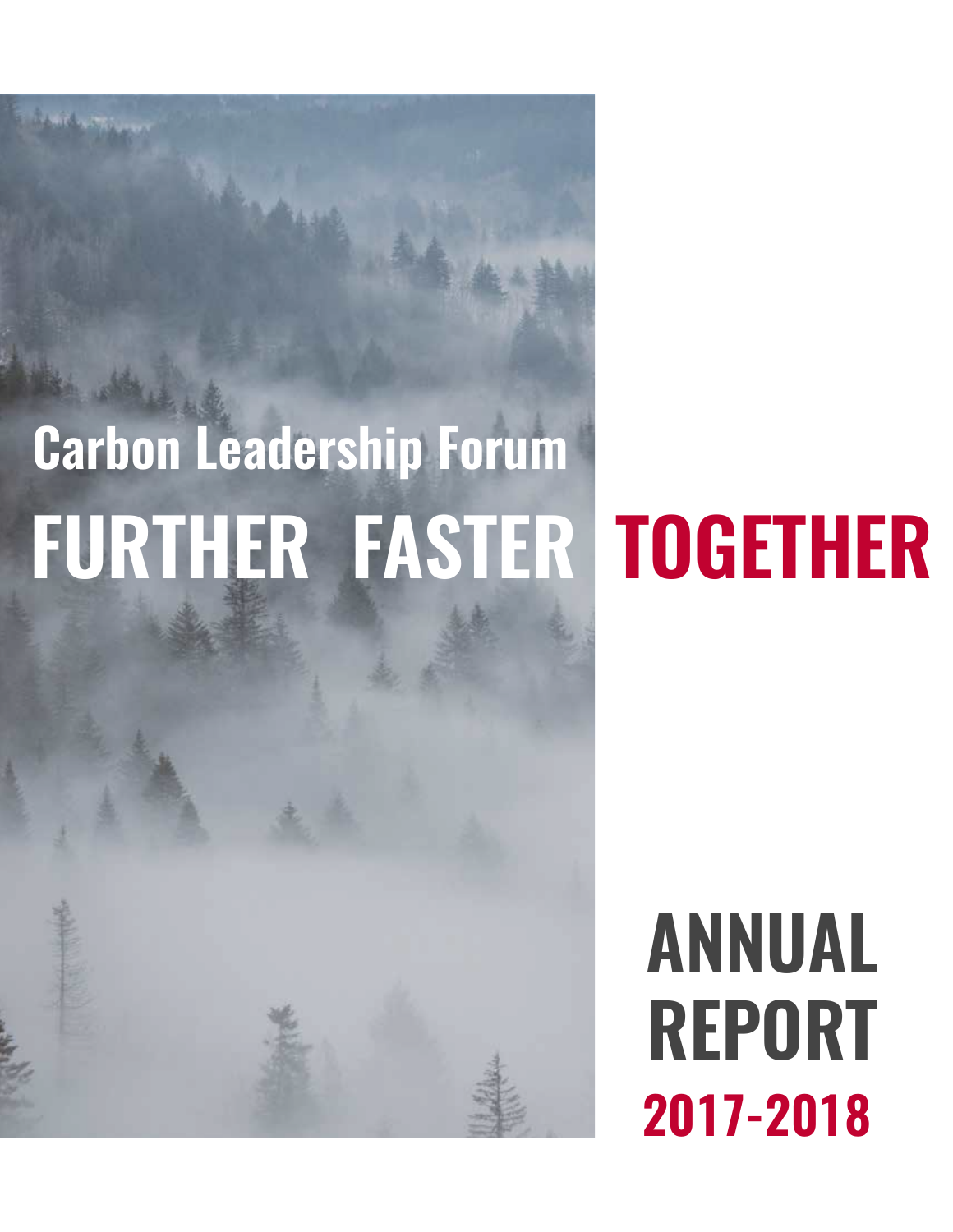## **ACKNOWLEDGMENTS**

### **STAFF & STUDENTS**

Kate Simonen, Director, Associate Professor Monica Huang, Research Engineer Tina Dilegge, Program Manager Barbara Rodriguez, PhD Candidate Alex Ianchenko, B. Arch. Jorge Gomez, NSF REU Dalton Owens, NSF REU Jim Ditto, M. Arch Candidate

**ADVISORY BOARD** Donald Davies, Magnusson Klemencic Associates Catherine De Wolf, Structural Xploration Lab at the Swiss Federal Institute of Technology (EPFL) Christopher Drew, Adrian Smith + Gordon Gill Amy Seif Hattan, Thornton Tomasetti Erin McDade, Architecture 2030 Kate Simonen, Carbon Leadership Forum Stacy Smedley, Skanska USA Larry Strain, Siegel & Strain Architects Wolfgang Werner, Urban Fabrick

### **AFFILIATION** University of Washington

College of Built Environments Department of Architecture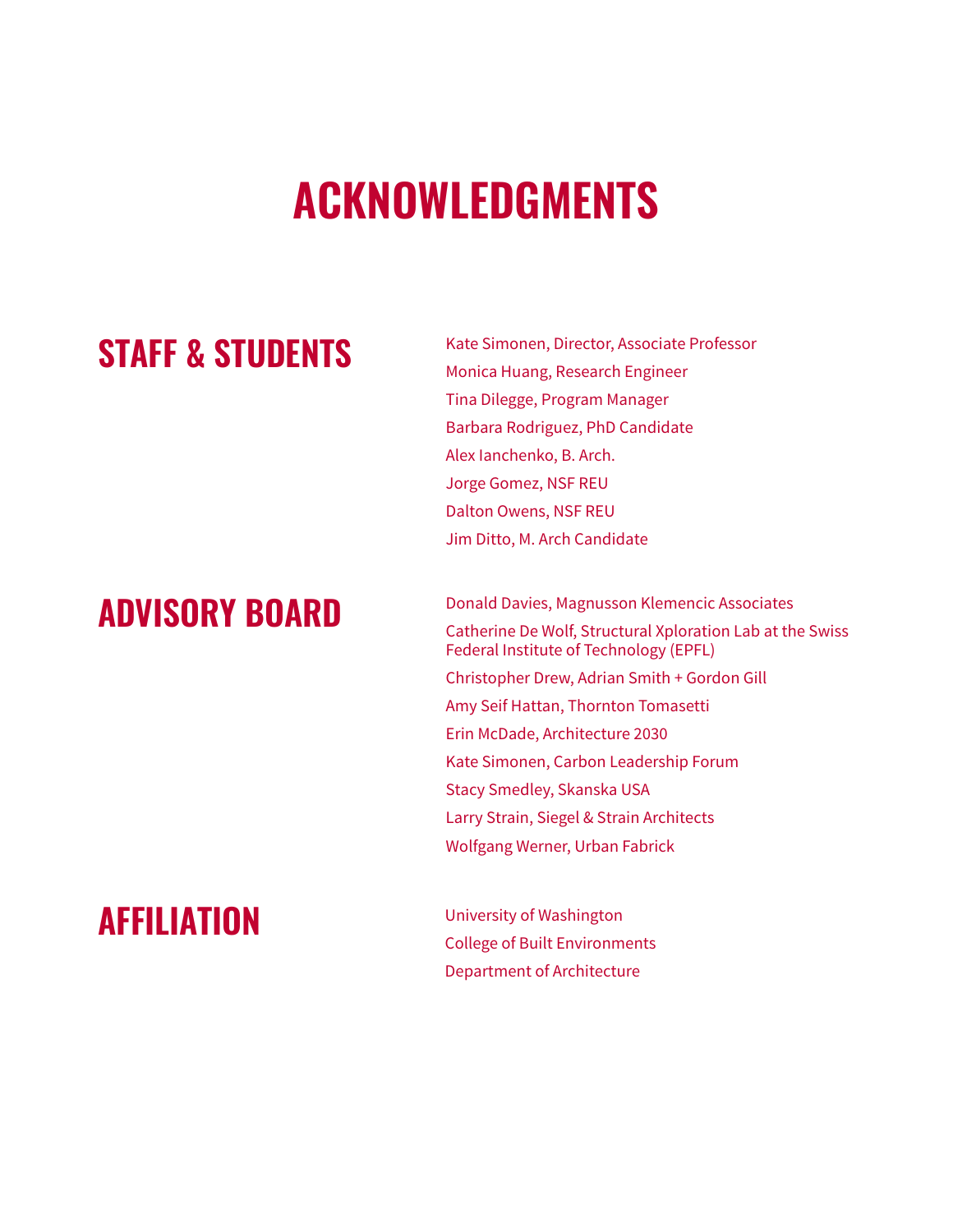## **TABLE OF CONTENTS**

| <b>Outcomes</b>                          |  |
|------------------------------------------|--|
|                                          |  |
|                                          |  |
| III. Technical & Educational Resources 5 |  |
|                                          |  |
| Organizational & Finance Information7    |  |
|                                          |  |
|                                          |  |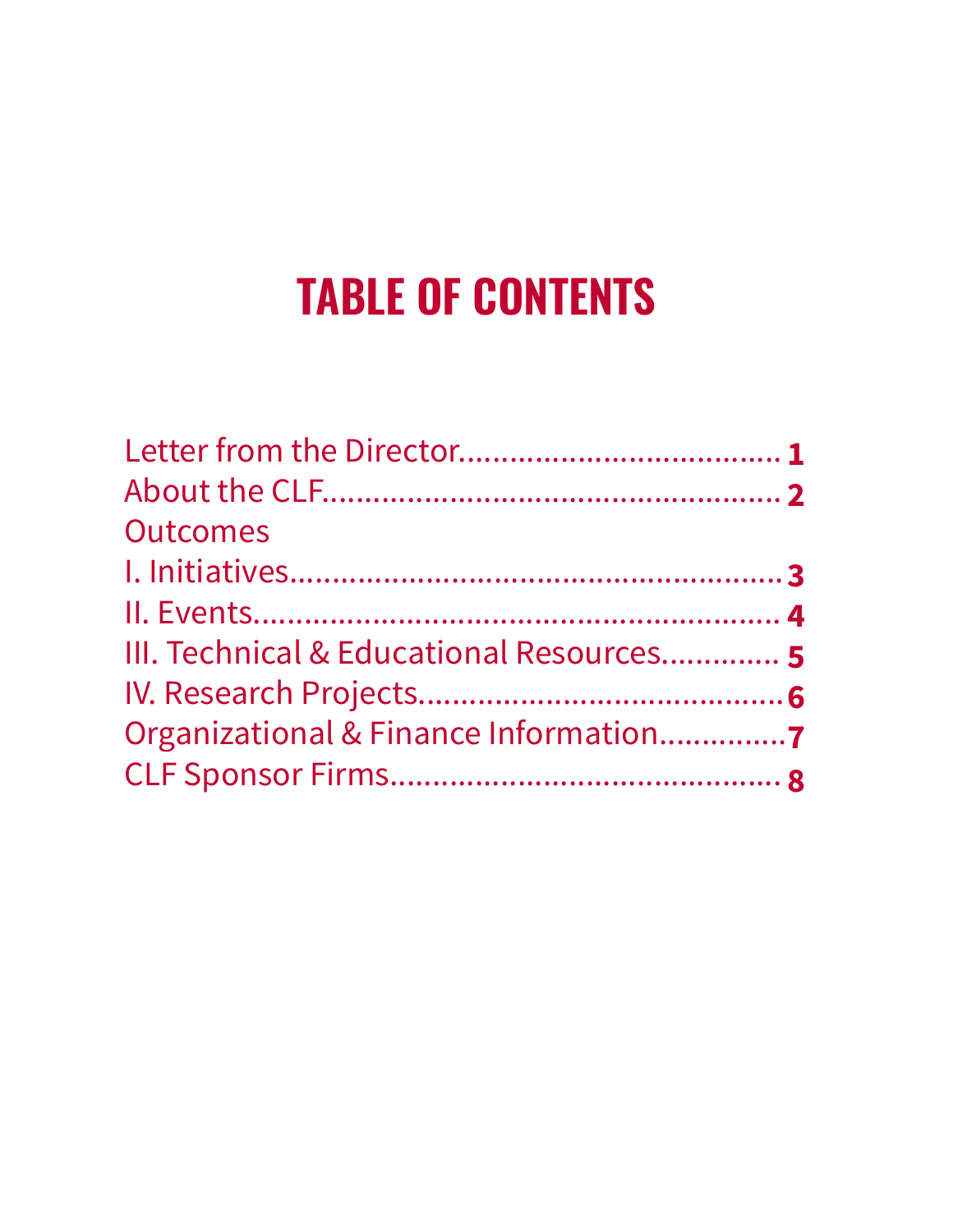# ER FROM

### **Dear Carbon Leadership Forum Supporters,**

To meet global greenhouse gas (GHG) reduction targets by 2050, collaborative problem-solving is needed from leaders across sectors and geographies. The Carbon Leadership Forum is working with you to build the foundation for strong, interdisciplinary partnerships in order to lead the building industry toward a healthy, clean future - **further, faster, together**.

**During the past year,** as CLF sponsors, collaborators, colleagues and friends across the building industry elevated their commitment to environmental stewardship, we witnessed nearly a decade's worth of CLF-led initiatives intersect to ignite robust collaboration, knowledge exchange and quick action among building sector professionals across the world.

To accelerate progress in the building sector, we spent 2017-2018 working with industry and nonprofit collaborators to develop the **Carbon Smart Building Initiative.** Within a few months, we forged key organizational partnerships with leading sustainability NGOs and formed a committee of over 30 professionals. Together, we defined a vision for the building industry to reach net zero carbon by 2050, underpinned by a 10-15 year roadmap that inspired the upcoming **Carbon Smart Building Day.**

Meanwhile, the new **Embodied Carbon Network (ECN)**  continued to rapidly grow, attracting over 300 members from 92 cities worldwide, and evolving to launch an eight-part webinar series led by the subject-specific ECN taskforces. Members are using the platform to share resources, spark discussions and debates, disseminate open letters and calls-to-action, and inform policy.

In 2017-18, we also made significant progress toward

CLF's longstanding goal to develop clear industry standards and guidance for quantifying the impact of embodied carbon emissions, through a multi-phase **Low Carbon Construction** project. With funding support from The Charles Pankow Foundation, Skanska USA, and the Oregon Department of Environmental Quality, we conducted an **Embodied Carbon Benchmark Study,** which resulted in the largest known database of embodied carbon from existing buildings. The study also highlighted the need for standardized and accessible guidance for conducting LCAs, which led us to publish a step-by-step **LCA Practice Guide**.

We are excited to share our Annual Report, which highlights recent milestones and current initiatives supported by CLF sponsor firms. We sense a unique current of **optimism and engagement** in the air, and we are committed to harnessing this energy and transforming it into meaningful action across the building sector.

We look forward to working with you in 2018-2019 and beyond to shape a **healthy, clean future** for our planet and people.

Sincerely,



Sniss

**Kate Simonen, Director** Carbon Leadership Forum Associate Professor University of Washington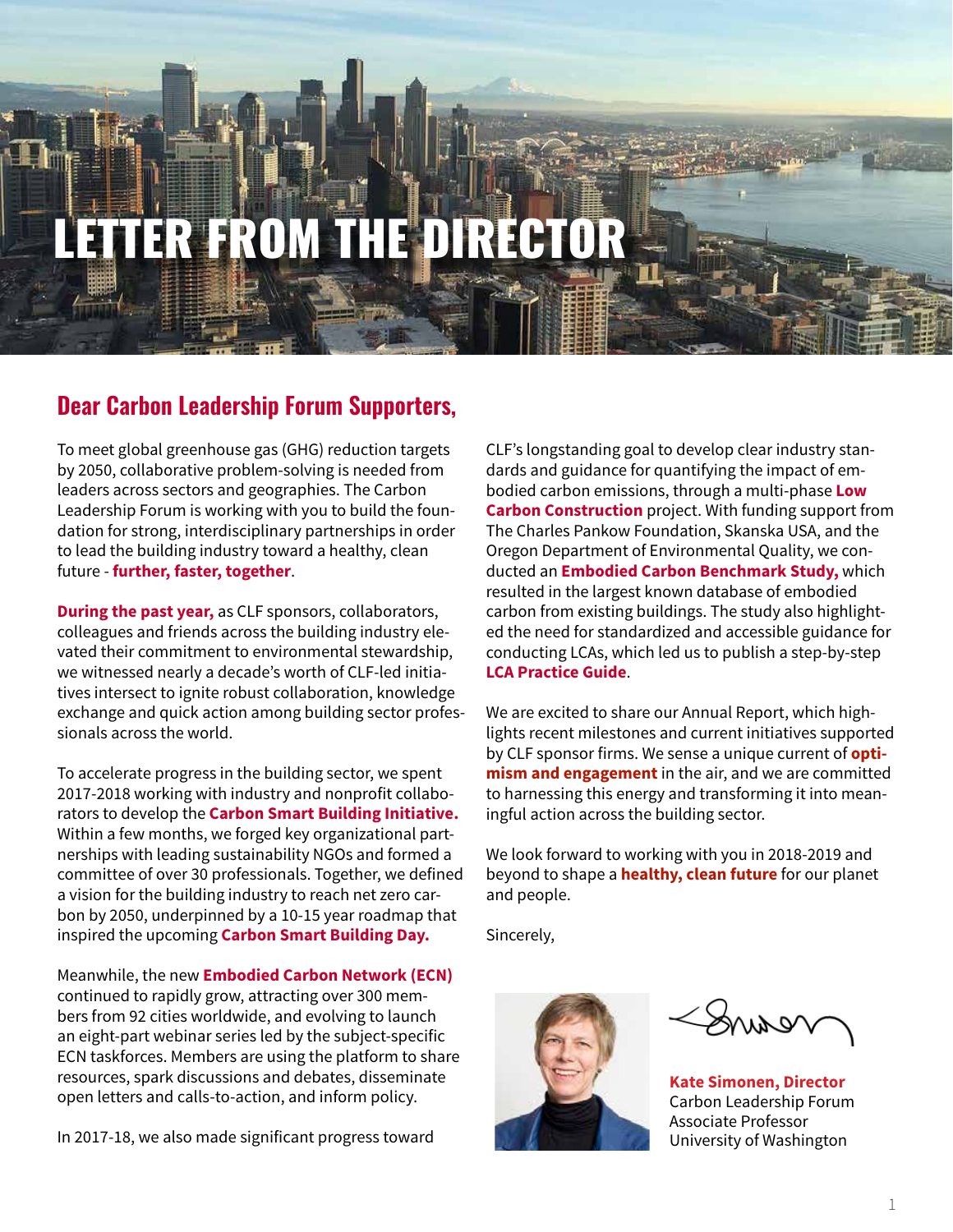# ABOUT THE CARBON LEADERSHIP FORUM

### **WHO WE ARE**

**The Carbon Leadership Forum (CLF)** is an industry-academic collaboration hosted at the University of Washington's Department of Architecture. We are a professional community of manufacturers, designers, builders and academics focused on reducing the carbon 'embodied' in building materials. Industry sponsorships fund embodied carbon research at the UW, and firm representatives lead initiatives. We work together to understand and reduce embodied carbon: leading by testing methods, sharing results and motivating each other to improve.

### **WHAT WE DO**

**The CLF provides building industry professionals** with the tools, resources and knowledge needed to account for the carbon impact of manufacturing and construction, and we lead activities to promote low carbon - or 'carbon smart' solutions to foster a thriving clean and healthy built environment. Specifically, we:



**Lead initiatives and events** to connect and foster collaboration among building industry organizations and individuals



**Develop technical and educational resources** to accelerate industry adoption of carbon smart building standards and practices



**Conduct research projects** to build knowledge and understanding of carbon impact of buildings

### **SPONSORSHIP**

**CLF supporters collaborate with a unique peer group** of building industry professionals. Sponsor firms gain early access to research results, and opportunities to share best practices and lead industry initiatives. Interested in becoming a sponsor? Sign up here.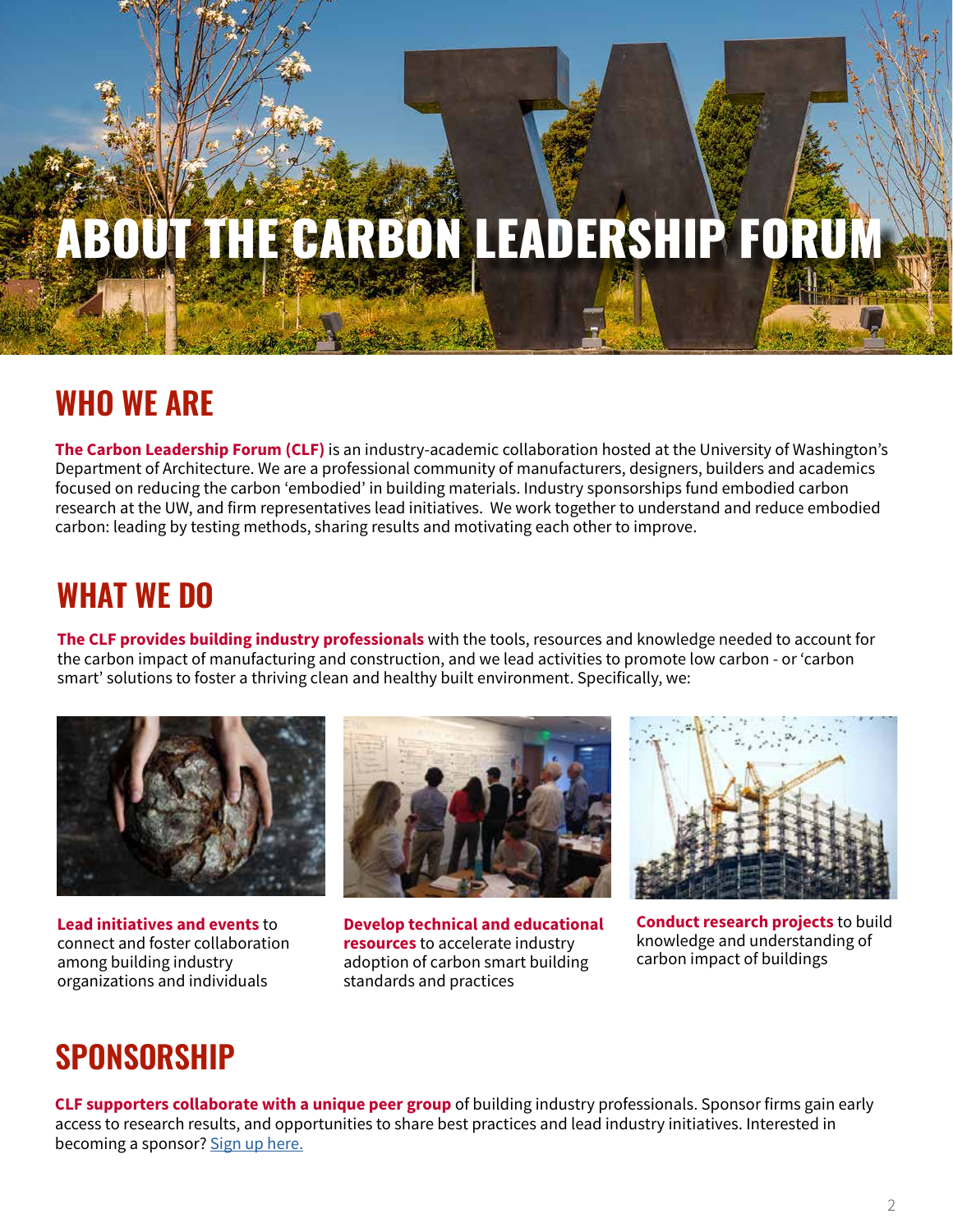# OUTCOME I: BUILDING A GROWING MOVEMENT TO COOL THE CLIMATE

### **2017-2018 INITIATIVES**

### **CARBON SMART BUILDING INITIATIVE1**

This collective impact movement aspires to create a thriving built environment that safely stores carbon, while minimizing GHG emissions over the life cycles of buildings and materials. To realize this vision, CLF is leading a growing community of architects, engineers, contractors, building material suppliers, academics, and NGO and government professionals to define and implement a 10-15 year carbon smart building roadmap to help the building sector meet zero-net carbon targets by 2050.

### **EMBODIED CARBON NETWORK (ECN)2**

The CLF launched ECN to connect and provide a communication platform for individuals focused on tracking and reducing carbon emissions caused by building materials. ECN now comprises over 300 members located throughout the world, connecting professionals and students from across the building industry, nonprofits, government agencies, academic institutions, and business and IT firms. ECN chairs and members are working together to shape, grow and leverage the new network, using it as a forum to share event announcements, research, news, op-eds and callsto-action, and to park discussions and debate.

### **SE 2050 COMMITMENT3**

This effort aims to inspire structural engineers to support and measure progress made toward a zero carbon building sector vision for 2050. The SE 2050 commitment will challenge structural engineers to meet embodied carbon benchmarks and ambitious reduction targets. Specifically, the commitment will challenge structural engineers to collect quantifiable structural material data from building projects in order to determine an embodied carbon baseline. Leaders of this commitment are developing a streamlined but robust process for data

collection of structural material quantities, which will provide structural engineers rewarding information on material efficiency.

### **LEED V4 COMMENTARY4**

The CLF is supporting an effort to encourage USGBC to accelerate stronger integration of carbon reduction into LEED. The CLF has helped bring awareness to an open letter by industry representatives providing specific recommendations to USGBC, signed and submitted by 13 organizations and over 150 professionals.

### **BAY AREA EMBODIED CARBON PROPOSAL**

The CLF supported a collaborative proposal by Marin County, StopWaste, Alameda County, and the Ecological Building Network to establish best practices, specifications, and model policies that address the embodied emissions in building materials, starting with concrete. The CLF helped the proposal team collect 45 signatures for a letter of support, which helped lead to the successful funding of the grant.



- <sup>1</sup>Carbon Smart Building vision
- 2 Embodied Carbon Network
- 3 SE Commitment 2050
- 4 LEED V4 Letter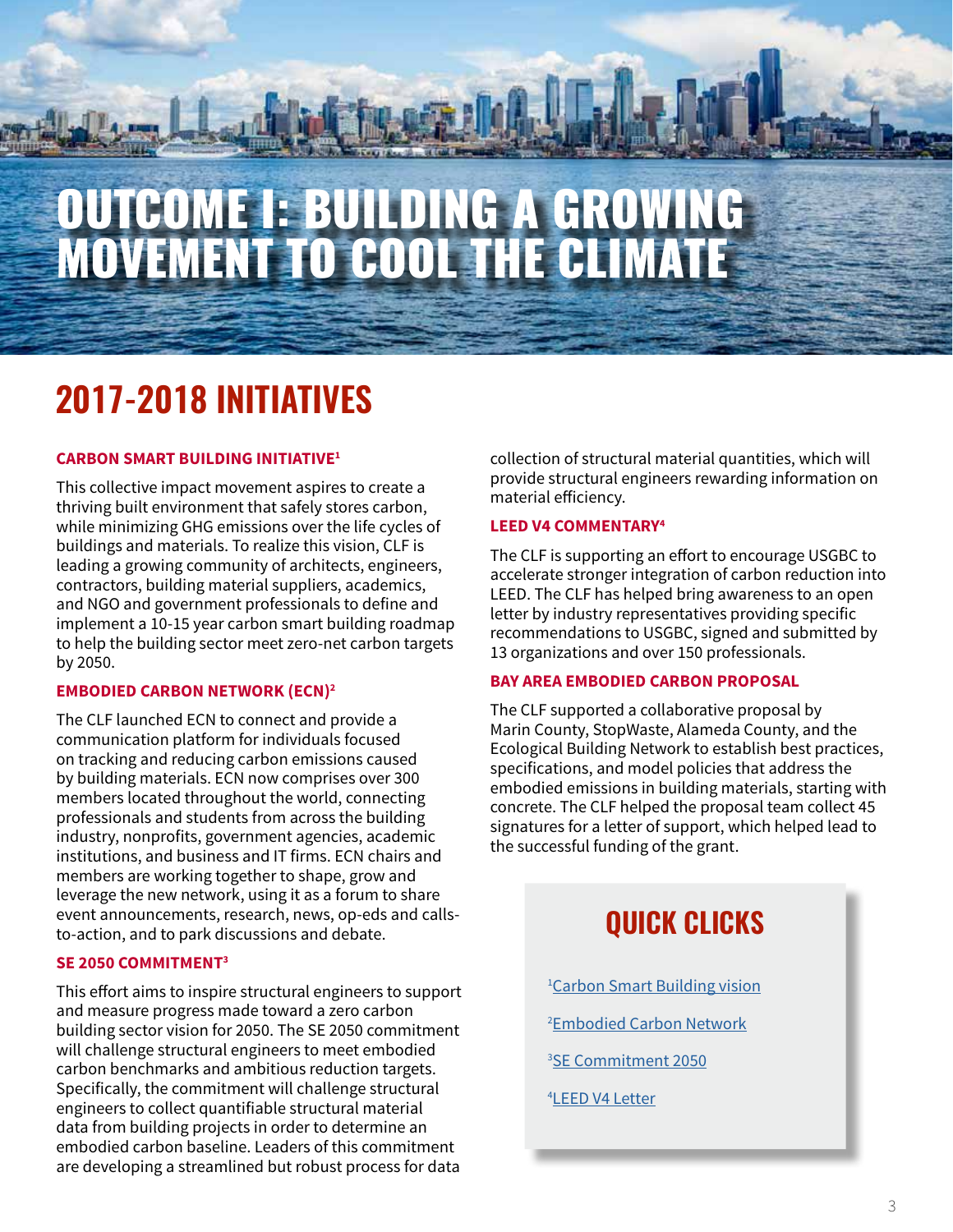## OUTCOME II: BRINGING PEOPLE TOGETHER TO MAKE A COLLECTIVE IMPACT

### **2017-2018 EVENTS**

### **CARBON SMART BUILDING DAY1**

Part of the 2018 Global Climate Action Summit in San Francisco, this conference will bring together architects, structural engineers, contractors, real estate developers, materials manufacturers and policy makers who aspire to reduce the carbon footprint of their projects and make the building industry a big part of the solution to climate change.

The conference will share tools, resources, programs and concrete steps that governments, corporations, organizations and individuals can take to lead the industry transformation necessary to realize a Zero Net Carbon (ZNC) built environment.

### **BUILD POSITIVE SUMMIT (NYC 2018)2**

In June, the CLF brought together over 70 professionals from across the building industry, sustainability-focused nonprofits, and government agencies for a threehour session that presented a roadmap to transform buildings from climate problems to climate solutions. CLF Director Kate Simonen was joined by a panel of speakers, who shared research and strategies for designing and constructing carbon sequestration design and construction, followed by a keynote presentation from Chad Frischmann of Project Drawdown.

### **CLF ANNUAL FORUM (NYC 2018 & BOSTON 2017)**

Each forum brought together over 50 CLF sponsors, project collaborators and NGO partners. Meeting participants in Boston participated in interactive workshops to help define the Carbon Smart Building Initiative and to inform development of the LCA Practice Guide. Workshops in NYC focused on two new initiatives: helping Architecture 2030 build a new Carbon Smart Materials Palette, and working with NGO leaders to build Carbon Smart Resource Library.

### **CONFERENCE PRESENTATIONS AND TRAINING**

The CLF staff and students travel across the US to present research updates and provide training at conferences and educational events, including Greenbuild, Living Futures, AIA Conference on Architecture, AIA Seattle's Materials Matter, the Mass Timber Conference, Residential Building Design & Construction Conference and the Structures Congress, among many others.

### **EMBODIED CARBON NETWORK WEB FORUMS3**

The CLF hosts four all-member ECN calls a year, bringing together professionals across the world to share network and taskforce announcements, and alert people to broader initiatives, events and projects related to embodied carbon reduction. CLF also hosts quarterly introduction calls for new members to highlight ECN's mission, goals, structure and activities. ECN's web forums - including its communication platform Basecamp - help increase awareness and understanding of work happening to transform the built environment's role in climate change.

### **QUICK CLICKS**

- <sup>1</sup> Carbon Smart Building Day
- <sup>2</sup> Build Positive Summit press coverage
- <sup>3</sup> Embodied Carbon Network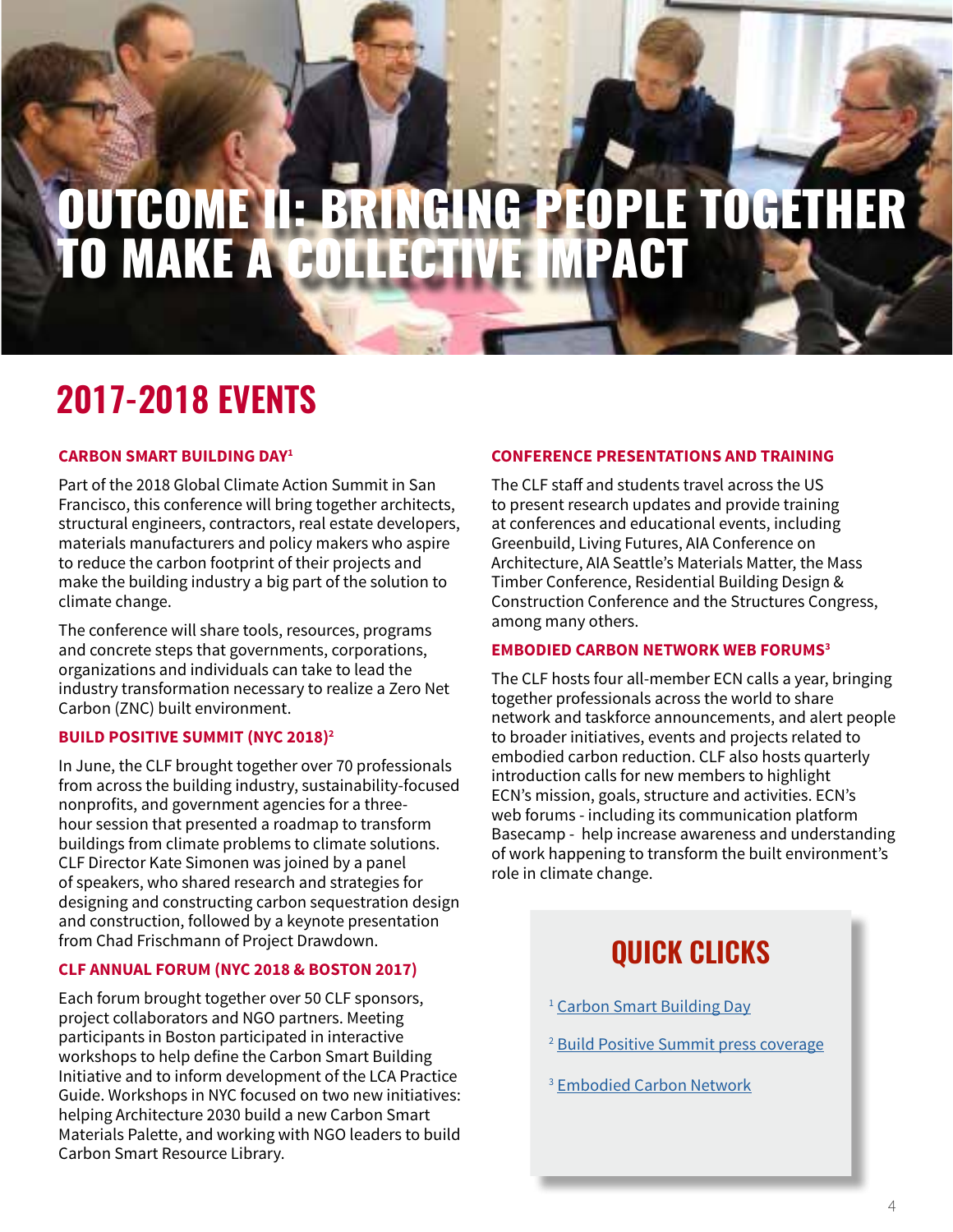## OUTCOME III: TRANSLATING KNOWLEDGE AND EXPERIENCE INTO APPLICABLE RESOURCES FOR INDUSTRY

### **2017-2018 TECHNICAL & EDUCATIONAL RESOURCES**

### **2018 WEBINAR SERIES1**

Through the Embodied Carbon Network taskforces, the CLF is delivering "Embodied Carbon Reduction in the Building Sector", an eight-part series offering free, one-hour educational sessions eligible for AIA education credits. Sessions provide case studies, knowledge, and strategies to help building professionals reduce the carbon impact of materials. The webinars are reaching broad audiences, demonstrated by 194 live views and 495 downloads of the web recording.

### **LCA PRACTICE GUIDE2**

The CLF recently published *Life Cycle Assessment of Buildings: A Practice Guide,* a step-by-step LCA primer and technical guidance document. The Practice Guide introduces the use of LCA to analyze the environmental impacts of buildings in order to help building professionals apply LCA in practice. It addresses how buildings impact the environment, the basic components of LCA and how its used to evaluate building data. It uses a case study to walk beginners through the steps of conducting an LCA.

### **MODEL LCA SPECIFICATIONS3**

The CLF supported development of model LCA specifications, which design and construction professionals can use to request embodied carbon data for structural materials. Purpose of the LCA specifications are to establish recommended product specific LCA reporting data requirements, including the reporting of material quantities, with a goal of being able to measure embodied carbon footprints of new construction projects and to help secure LEED v4 credits for those projects.

### **CONCRETE PCR TECHNICAL EDITS4**

The CLF and the National Ready Mixed Concrete Association (NRMCA) collaborated with a group of experts to revise the existing Concrete Product Category Rule (PCR). The NSF International National Center for Sustainability Standards (NSF-NCSS) - in collaboration with CLF and NRMCA - launched a public comment period to collect feedback on the revised document.

### **AIA MATERIALS MATTER5**

The CLF worked with AIA Seattle and AIA National to develop and deliver Materials Matter, a professional education series on sustainable building materials selection. Materials Matter comprises online and inperson courses focused on the environmental and health impacts of materials, and implementing materials transparency and optimization in practice.

#### **COMING SOON: CARBON SMART RESOURCE DATABASE**

As part of the Carbon Smart Building Initiative, CLF is working with NGO partners to develop an accessible tool to provide educational, technical and other resources for building professionals, policy makers, sustainability advocates and general audiences to access the information they need to learn about and communicate the carbon impact of buildings. The tool will incorporate information on embodied and operational carbon.

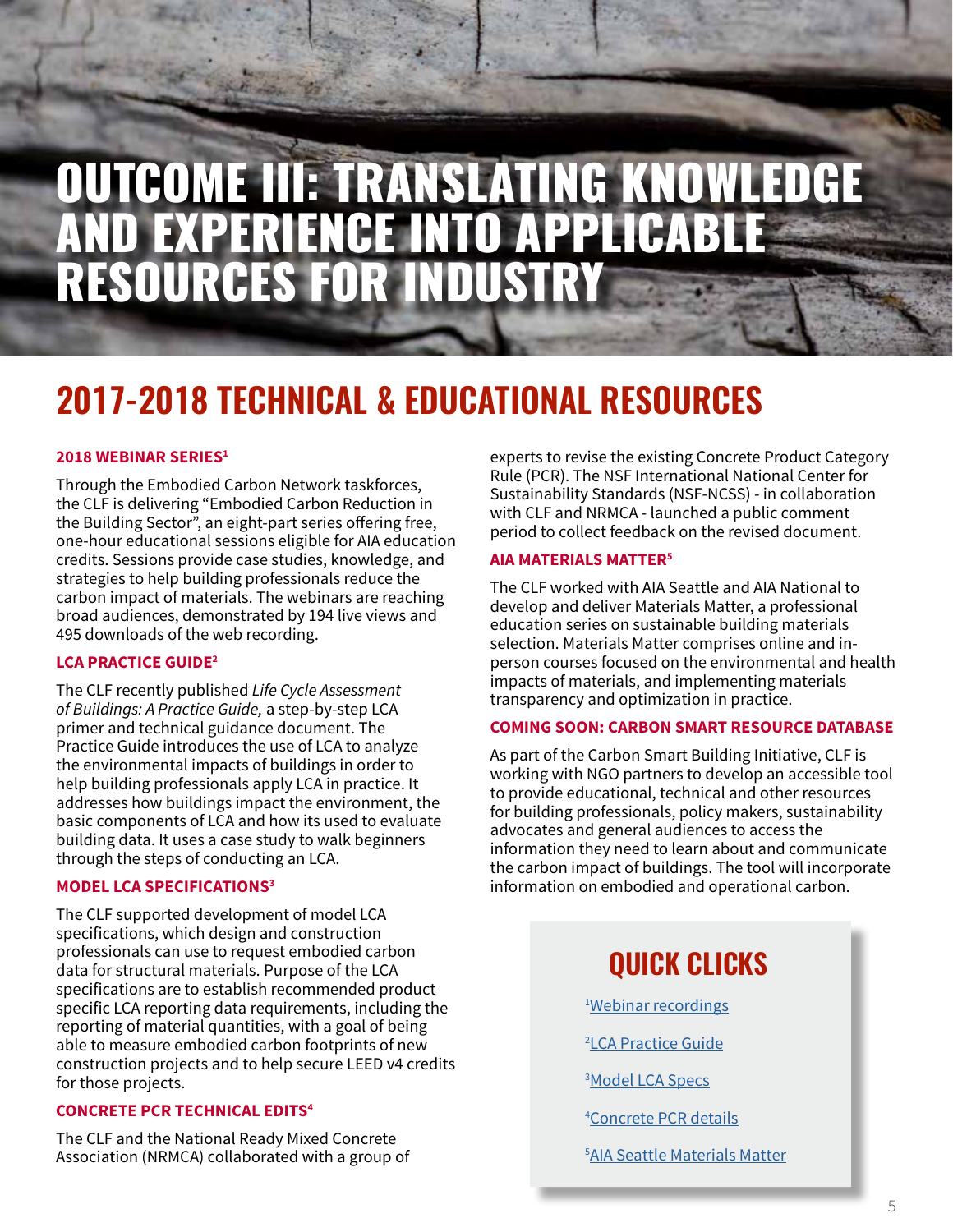## OUTCOME IVE INGREASING KNOWLEDGE AND UNDERSTANDING OF EMBODIED CARBON IMPACTS

### **2017-2019 RESEARCH PROJECTS**

### **BUY CLEAN WASHINGTON EVALUATION<sup>1</sup>**

To help WA State inform policy, the CLF is working with the Washington Department of Enterprise Services (DES) to evaluate proposed bill methods and availability of EPDs for each eligible material. In January 2019, the CLF will report to the WA State Legislature proposed policy options, including methods for categorizing and reporting structural materials quantities origins, and proposed methods to establish maximum global warming potential limit for each eligible material.

### **EMBODIED CARBON BENCHMARK STUDY2**

Though there is growing recognition of the need to track and reduce embodied carbon emissions, building industry professionals need better data and guidance on how to implement low carbon methods in practice. This project compiled the largest known database of building embodied carbon and created an interactive database. The CLF established consensus on the order of magnitude of typical building embodied carbon, identified sources of uncertainty and outlined strategies to overcome this uncertainty.

#### **LCA OF OFFICE BUILDING MECHANICAL ELECTRICAL PLUMBING SYSTEMS AND INTERIOR TENANT IMPROVEMENTS.**

Through these two studies, CLF is providing estimates of the range of material quantities consumed and LCA impacts due to mechanical, electrical and plumbing systems and interior tenant improvement fit out (walls, ceilings, lights, finishes and furnishings) for typical commercial office buildings in the Pacific Northwest.

### **APPLIED TECHNOLOGY COUNCIL (ATC): SEISMIC DAMAGE AND LCA3**

This project developed and analyzed the largest known environmental impact database of building component seismic damage. To calculate the environmental

impacts, data from Carnegie Mellon University's Green Design Institute's Economic Input-Output LCA database were connected to previously established repair cost estimate data. Environmental impacts, including embodied carbon, embodied energy, and other metrics, were calculated for the repair of nearly 800 building components under three or more different seismic damage levels.

### **NSF RESILIENT AND SUSTAINABLE COMMUNITIES**

Part of a multi-institution research team, the CLF is responsible for integrating architectural considerations in the development of building and community archetype models as well as developing life cycle cost and environmental impact assessment models for residential construction taking into account the impacts of tornadoes and expansive soils.

### **USDA CLT OPTIMIZATION**

The CLF engaged in a Market and Environmental Assessment of cross laminated timber (CLT) production in the Olympic Peninsula. The CLF team defined a reference commercial office building using heavy timber/CLT. The UW School of Forest Resources Team is developing regionally specific life cycle assessment models to evaluate the environmental impact of potential CLT production in the Olympic Peninsula. A report was published for building optimization.

### **QUICK CLICKS**

<sup>1</sup>Original WA bill

2 Embodied carbon data visualization tool

<u><sup>3</sup>ATC report & project documents</u>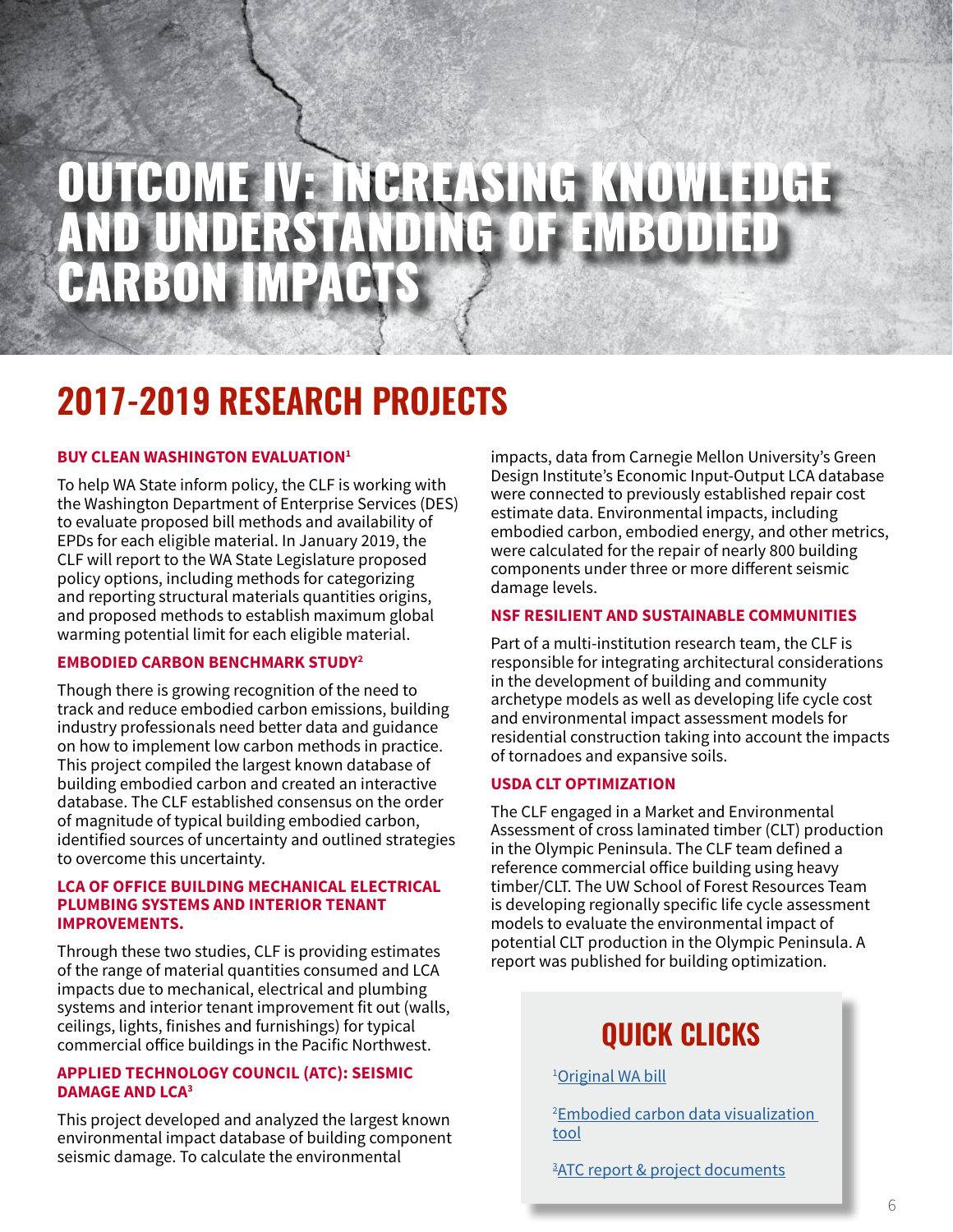# **ORGANIZATIONAL & FINANCIAL INFORMATION**

- **Launched in 2010** by construction industry firms including founding CLF sponsors Climate Earth, Magnusson Klemencic Associates, Central Concrete, and the Ecological Building Network.
- **Three core staff** at 50-80% FTE and undergraduate, graduate, PhD student assistants/interns.

3%

- **Advisory board** comprising eight leading sustainable building and materials experts knowledgeable in LCA, whole building performance, building technology, structural engineering, environmental science & urban planning.
- **Ongoing events** include annual CLF in-person forums and monthly advisory board meetings
- **Recent fiscal status:** revenue \$248,000; expenditures \$248,000
- **Nonprofit** 501(c)(3) organization

### **CLF FAST FACTS INCOME/EXPENSE BREAKDOWN**

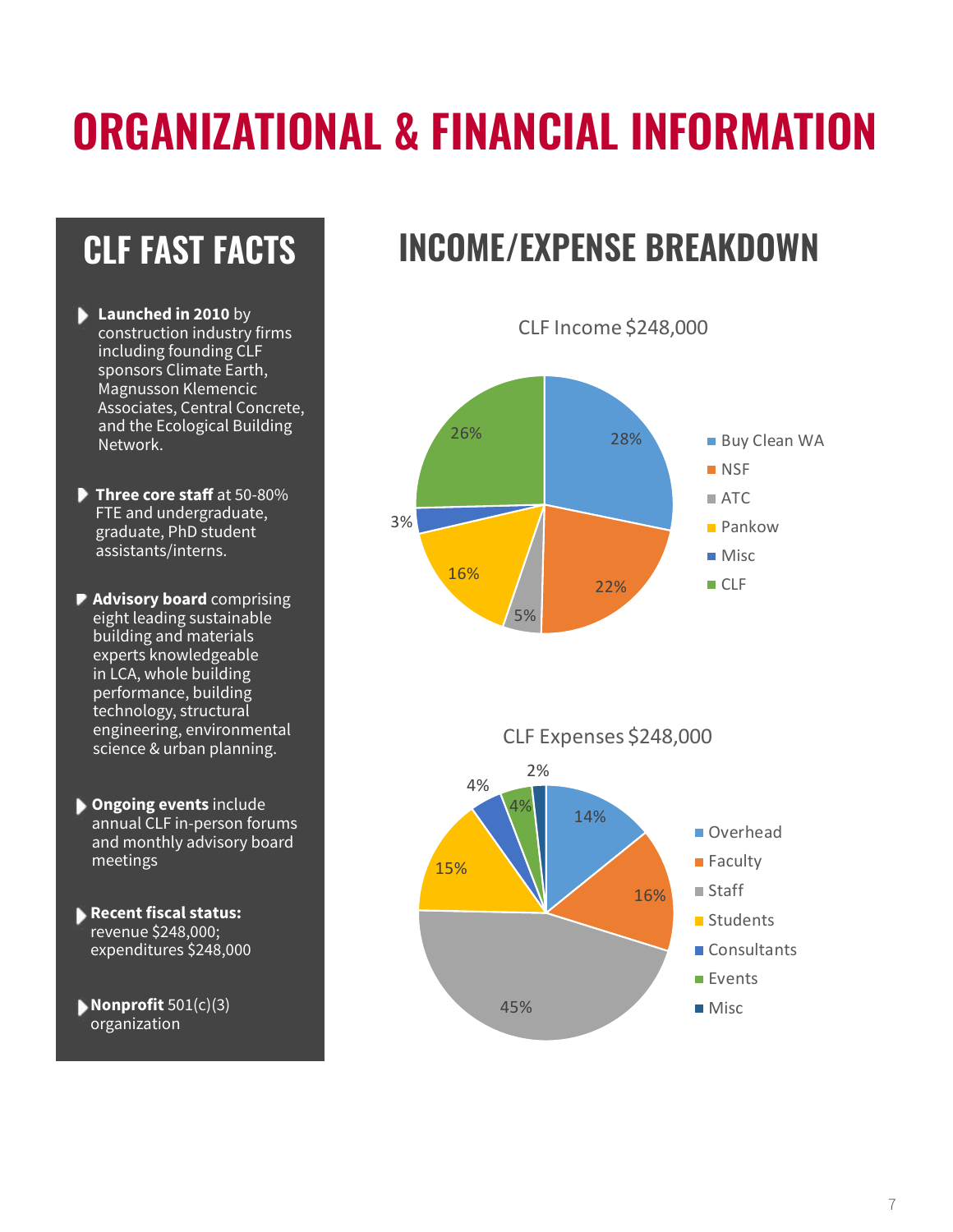# **CLF SPONSOR FIRMS**



**SILVER** ADRIAN SMITH + GORDON GILL | ARKIN TILT | CARBONCURE | KATERRA | LMN ARCHITECTS LUND OPSAHL | NATIONAL READY MIXED CONCRETE CO. | NRMCA | SELLEN | SHKS SIEGEL & STRAIN ARCHITECTS | WRNS STUDIO

**SUPPORT** ARCHITECTURE 2030 | ATHENA SMI | CASBA | C-CHANGE LABS | COALITION TO PRESERVE LA CORRIM | ECOLOGICAL BUILDING NETWORK | ENDEAVOUR CENTRE NET ZERO ENERGY COALITION